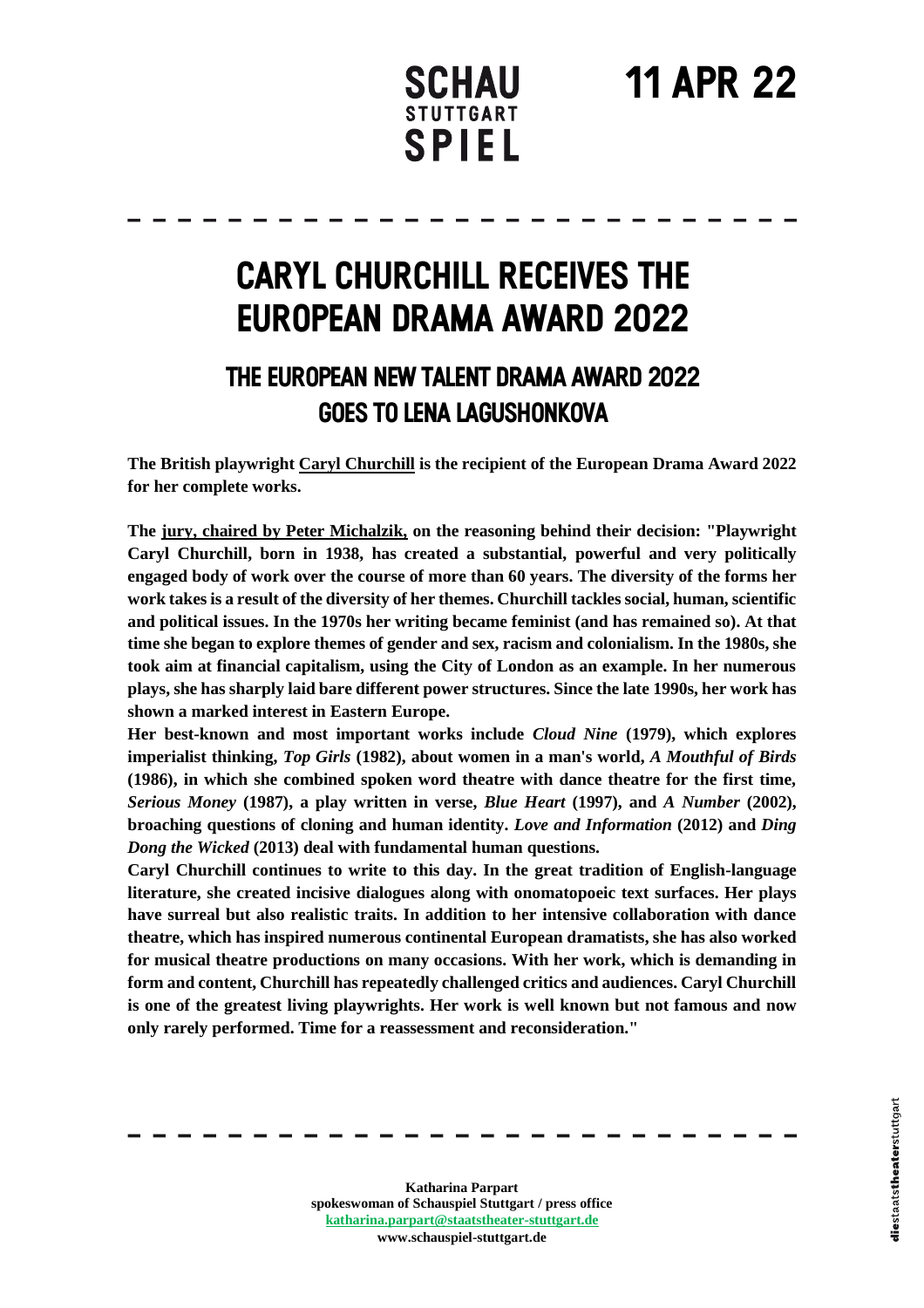# **PAGE 2**

**Caryl Churchill has in the past received multiple awards for her extensive work, including the Obie Award for Playwriting and the Susan Smith Blackburn Prize several times. She has also received the Olivier Award and was inducted into the American Theatre Hall of Fame in 2010.**

**Winfried Kretschmann, Minister-President of the State of Baden-Württemberg, is patron of the European Drama Award: "The European Drama Award negotiates Europe's diversity on stage and sees theatre as a unifying force. The terrible war in Ukraine makes it especially relevant today. A war on European soil not only means immeasurable suffering for the people in Ukraine, but it is also an affront to fundamental values such as freedom, democracy and equality. I am all the more pleased that Caryl Churchill, one of the most innovative playwrights of the last 40 years, is being honoured. Her diverse body of work is rife with profound truths about power structures and abuses of power, gender issues and capitalist market mechanisms. In other words, topics that could not be more pressing today."**

**Minister for the Arts Theresia Bauer said: "With the European Drama Award, we distinguish innovative authors of contemporary drama who have a particularly European outlook and impact. This year we honour an important contemporary feminist playwright who has radically shattered theatrical conventions and left her mark on whole generations. With the New Talent Drama Award, a Ukrainian playwright is placed centre stage, focusing attention squarely on our current times marked by crisis, when the shockwaves from the war in Ukraine are being so profoundly felt."** 

**"The European Drama Award closes a significant gap in the promotion of playwrights and demonstrates Baden-Württemberg's close ties with Europe. The award showcases the aesthetic and thematic power of European drama – let's be inspired and roused by it!" says Schauspiel director Burkhard C. Kosminski. "My thanks go to the state of Baden-Württemberg, Christof Hettich and the SRH, as well as the jurors for their breadth of vision. I extend my heartfelt congratulations to this year's prize winners."**

**The European Drama Award, with its 75,000 euro prize money, is awarded every two years by Schauspiel Stuttgart. Funded by the Baden-Württemberg Ministry of the Arts, it celebrates European playwrights who have produced an outstanding body of work. It is the most valuable award to focus on the dramatic arts in Europe in all their diversity, and sees them as a point of commonality between European cultures. The first winner, in 2020, was the playwright, director, actor and theatre director Wajdi Mouawad, who is living and working in France.**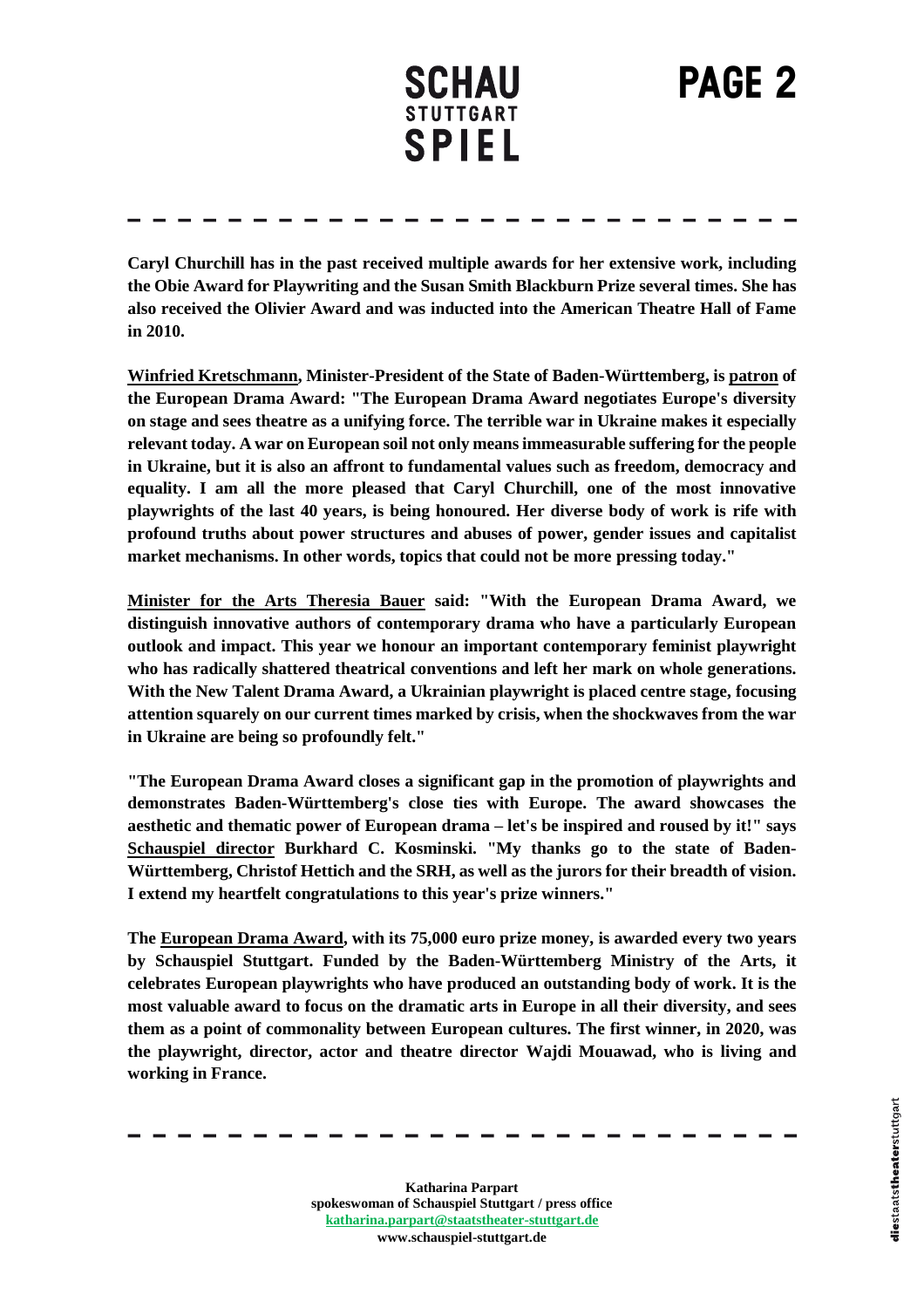## **PAGE 3**

**The independent jury 2022 was composed of the following members (as in 2020): Barbara Engelhardt (artistic director of the Theater Maillon, Strasbourg), Peter Kümmel (German theatre critic and editor of the arts section of German weekly** *Die Zeit***), Peter Michalzik (author, jury chairperson), Petra Olschowski (State secretary of the Ministry for Science, Research and the Arts, in the German state of Baden-Württemberg) and Thomas Ostermeier (director and artistic director of the Schaubühne Berlin theatre).**

**In a multi-stage selection process, the international advisory board initially nominated a long list of 22 playwrights from 14 European countries. In order to be nominated, a playwright must meet certain criteria: they must have produced an oeuvre of excellent literary, dramatic and theatrical quality and have an outstanding reputation. In addition, the work must be translated into several languages and performed in different European countries. In 2022, the advisory board was composed of 29 directors, authors, theatre managers, dramaturges, theatre critics and specialists from 21 countries** *(named in the appendix)***. Based on the advisory board's long list, the jury first decided on a shortlist of four candidates and, finally, picked the winner.**

#### **Lena Lagushonkova receives** THE EUROPEAN NEW TALENT DRAMA AWARD 2022

**The European New Talent Drama Award 2022 will be awarded to the Ukrainian playwright Lena Lagushonkova. The prize money of 25,000 euros is funded by the Heidelberg-based SRH Holding Foundation (SdbR), whose CEO is Prof. Dr. Christof Hettich.** 

**This year's sole juror, Marius Ivaškevičius, Lithuanian playwright, essayist, prose author, screenwriter, journalist and director reflects on the winner: "Lena Lagushonkova, a young Ukrainian playwright from Luhansk – now living in Kyiv – writes in her plays about the life of a young woman against the backdrop of revolution and war. The short dialogues and monologues in her plays are imbued with spare, direct language and sharp-witted humour. Her trilogy consists of the plays** *Gorky's Mother***,** *PGT* **and** *My banner was pissed on by a cat***. The latter is about her efforts to lose her virginity during the Euromaidan Uprising in Ukraine. She recounts historical events in Ukraine and her life in the occupied territory of Luhansk. The narrative – based on fragments of everyday life – develops into an epic drama: war, poverty, devastation and the agonising recognition of people and their actions. It is at once comedy and tragedy.**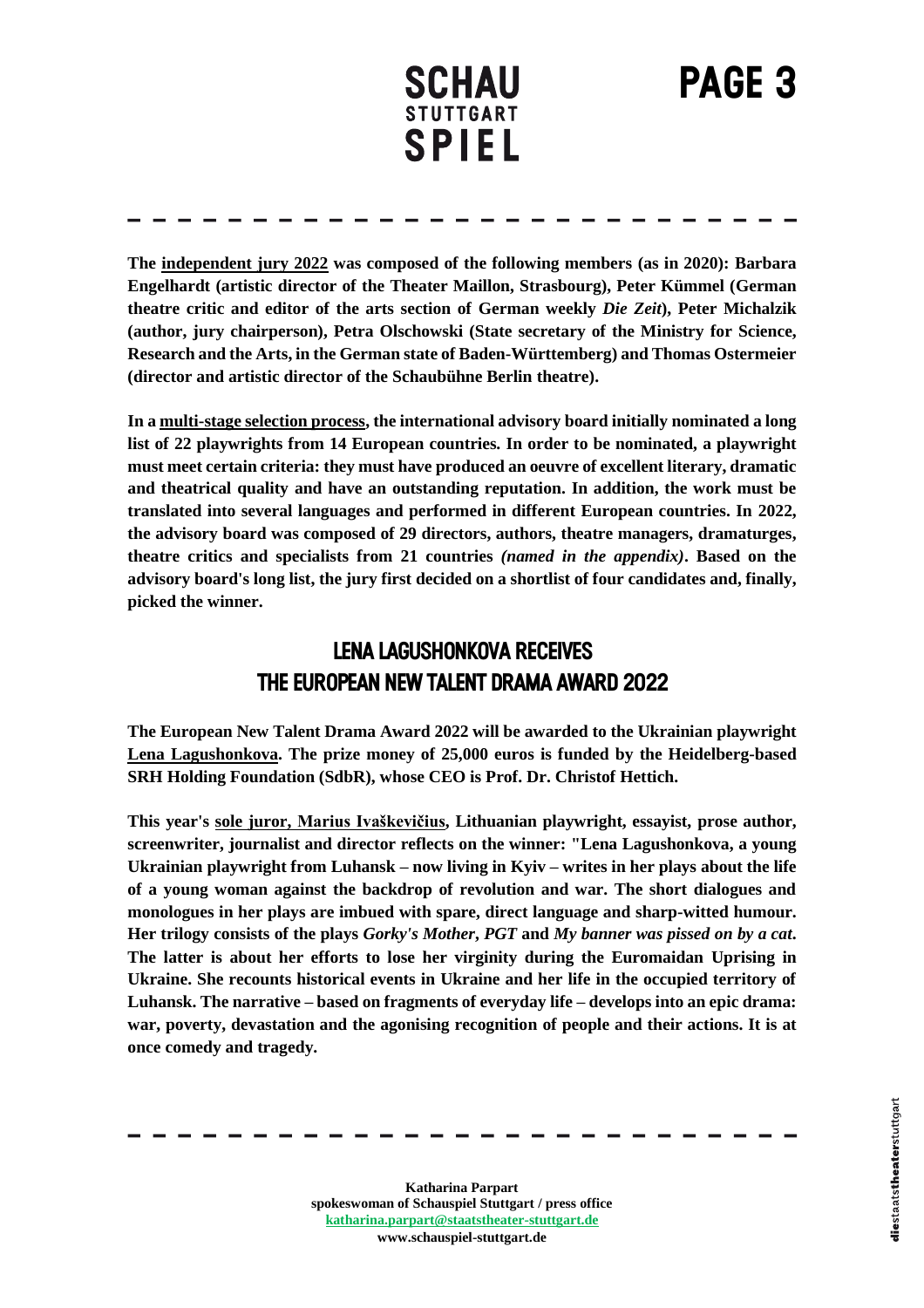## **PAGE 4**

**Today, Lena lives in a terrible new reality – in a Kyiv besieged by Putin's army. I told her that she could expect a most pleasant surprise in the autumn. She replied: "Thank you very much. I hope I'll still be alive then." Before adding: "It is terrible. But I'm not crying."**

**Lena Lagushonkova was born in Stanytsia, Ukraine, and studied at the History Faculty of the Taras Shevchenko National University of Luhansk. She made her debut as a playwright in 2018 with her play** *BAZA***, about women and prostitution, as part of the** *Week of Current Art* **Festival (Тиждень актуальной пьесы). She works with Young Theatre and PostPlay Theatre and co-curates projects for the National Association of Theatre Activists of Ukraine. She emerged as a prizewinner from the** *Week of Current Art* **(Тиждень актуальной пьесы) and** *Drama.UA* **competitions. Her work to date encompasses eight plays, including** *Chapayev and Vasilisa,* **about decommunisation and violence among teenagers, and the musical** *Plague,*  **about the Great Plague in 17th-century London.** *(Detailed biography in the appendix.)*

**"As an education and healthcare company, we at SRH are interested in people and society – and a society is always characterised by its art and culture," explained Prof. Dr. Christof Hettich, CEO of SRH and donor of the New Talent Award. "We support the European New Talent Drama Award because it is often young artists who have a different, fresh, unconventional and particularly critical view of the state of society. They do not follow welltrodden paths, but forge new paths. Lena Lagushonkova is such a 'path creator', and she very much deserves this prize."**

**Patron Minister-President Kretschmann added: "I would also like to pay special tribute to the Ukrainian playwright Lena Lagushonkova. She is the recipient of the European New Talent Drama Award, kindly donated by SRH Holding (SdbR) and its CEO, Prof. Dr. Christof Hettich. With remarkably pithy language, her still young work impressively reflects everyday life against the background of recent Ukrainian history."**

#### **Award Ceremony and Festival Weekend 18-20 November 2022**

**The presentation of the European Drama Award 2022 to Caryl Churchill and the European New Talent Drama Award 2022 to Lena Lagushonkova will take place at the Schauspielhaus of the Stuttgart State Theatres on the weekend of 18 - 20 November 2022. The programme follows.**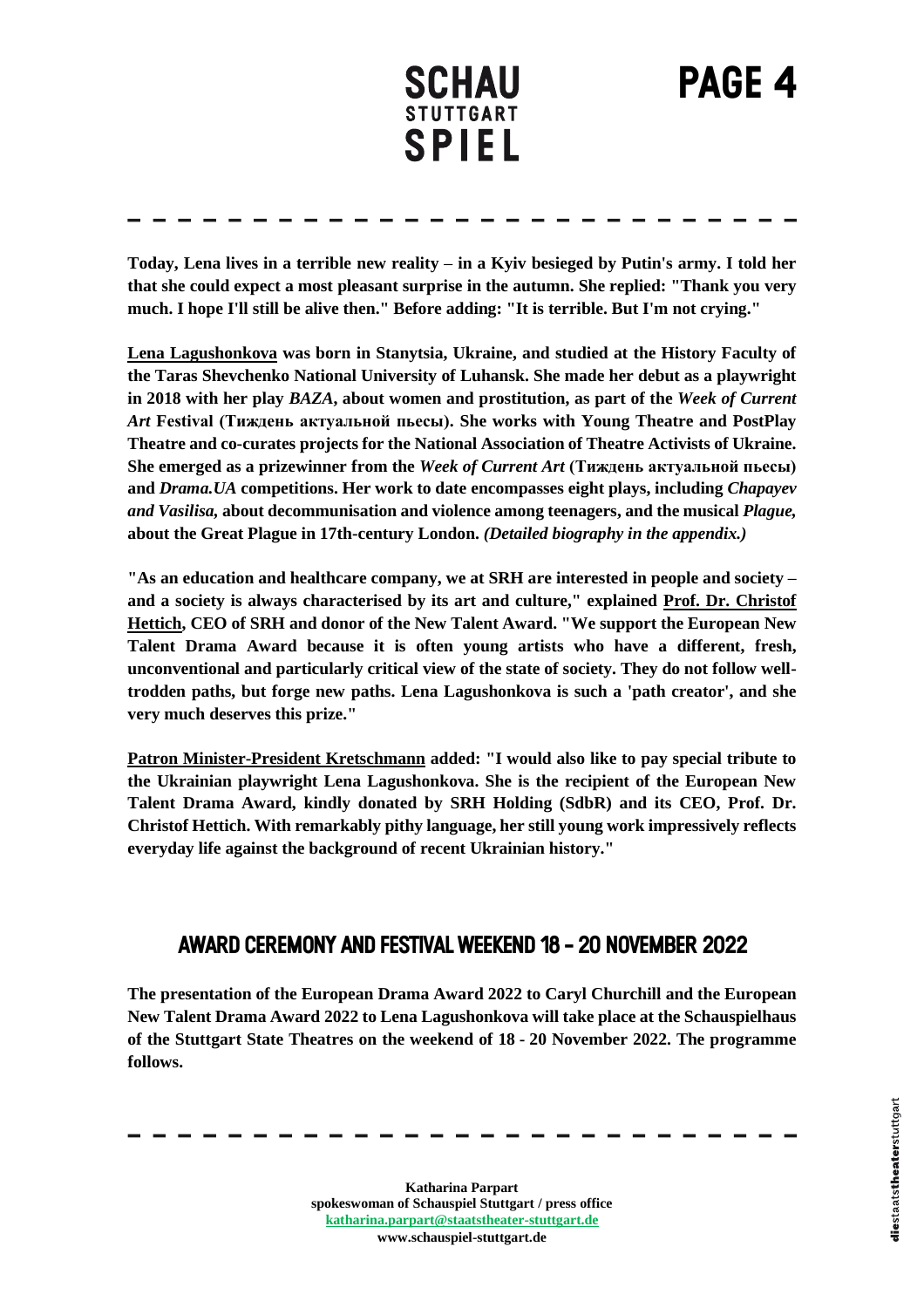**PAGE 5**

#### **European Drama Award 2022 CARYL CHURCHILL and European New Talent Drama Award 2022 Lena Lagushonkova**

#### **Festival Weekend And Award Ceremony**

#### **18 - 20 November 2022 Schauspielhaus**

*Patron of the European Drama Award is Winfried Kretschmann, Minister-President of the State of Baden-Württemberg, Germany.*



*The European Drama Award is funded by the Ministry for Science, Research and the Arts and the Friends of the Stuttgart State Theatres.*



*The European New Talent Drama Award is funded by SRH Holding (SdbR), CEO Prof. Dr. Christof Hettich.*

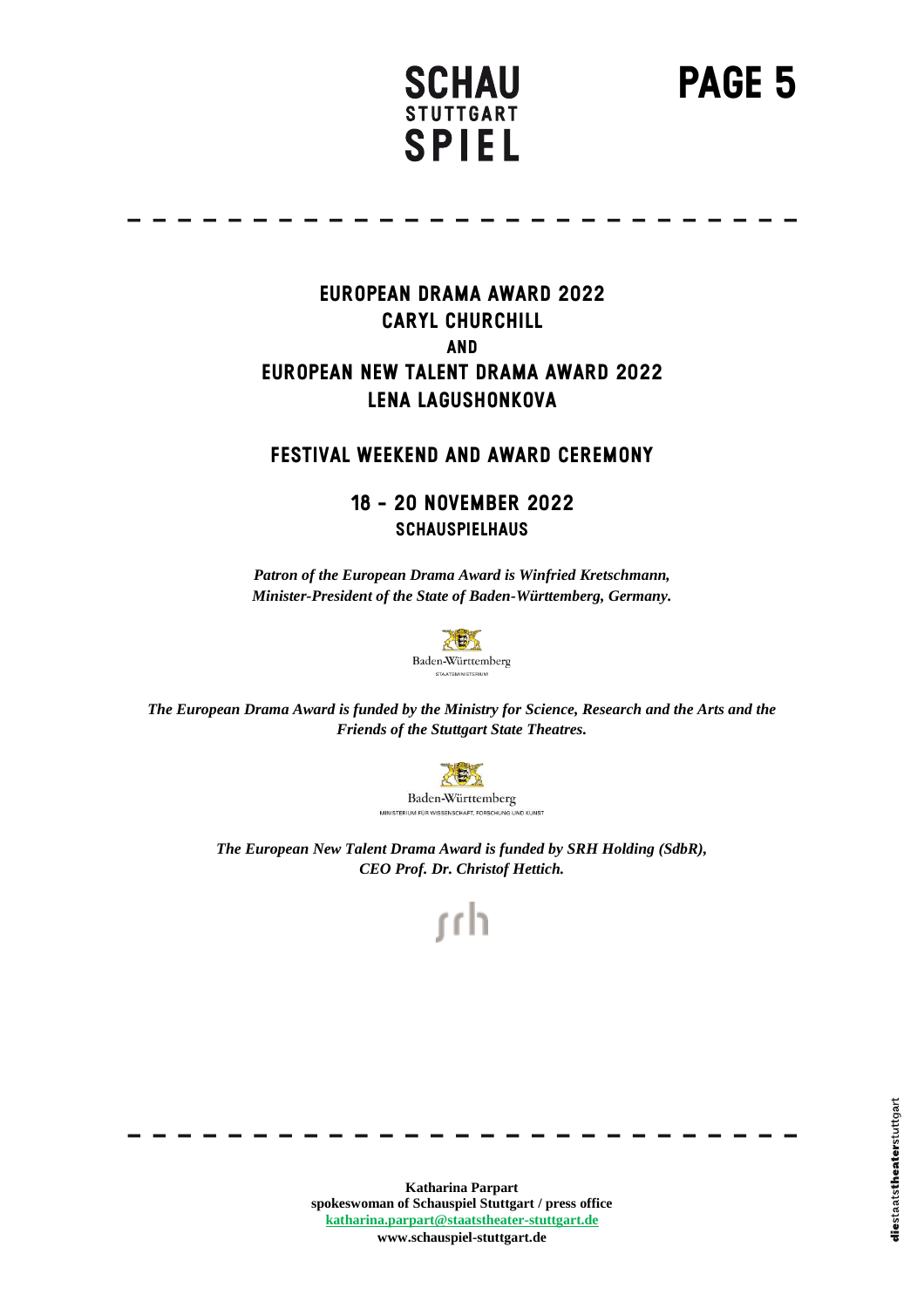# **PAGE 6**



### **APPENDIX**

#### **Award winners' biographies**

**The British playwright Caryl Churchill was born in London in 1938. She grew up in the Lake District and, during the Second World War, her family moved to Montreal, Canada. Churchill later returned to England to read English Literature at Oxford University, graduating in 1960. It was also while at Oxford that she began her literary career, writing three plays for student theatre groups. She went on to write plays for radio and television, then increasingly for the stage. In 1974, she became the first female playwright in residence at London's Royal Court Theatre, where she had her definitive breakthrough in 1979 with**  *Cloud Nine.* **In this play she contextualised colonialism and feminism, had women play male roles and vice versa. In other plays, she explored her socialist convictions. She constantly developed the feminist position, and time and again her work radically broke with theatrical conventions. She earned numerous awards (including the Olivier Award and induction into the American Theater Hall of Fame) and left her mark on entire generations of British playwrights.** 

**"Caryl Churchill has in some 40 plays – each a new creative challenge – developed her complex, innovative, visionary vocabulary ... England's most important playwright." (***Theatre heute***)** 

**Her best-known plays include** *Top Girls* **(1982),** *Serious Money* **(1987),** *Far Away* **(2000),** *A Number* **(2002) and** *Love and Information* **(2012). Her work has been translated into nearly 40 languages; it has been performed around the globe, in over 45 countries, from Bulgaria to Australia, from Spain to China, Japan, Egypt, France, Germany, the USA and Canada, Slovenia, Italy, Estonia, the Philippines, much of South America and many more. In recent years Churchill has turned her attention to music and dance, collaborating with musicians and choreographers.** 

**Lena Lagushonkova was born in Stanytsia in Ukraine and studied at the History Faculty of the Taras Shevchenko National University in Luhansk [LNU]. She made her first attempts at writing poetry and prose as a child, but destroyed all the texts from that time. She made her debut as a playwright in 2018 with her play** *BAZA***, about women and prostitution, as part of the** *Week of Current Art* **Festival (Тиждень актуальной пьесы). She works with Young Theatre and PostPlay Theatre, participates in workshops and co-curates projects for the National Association of Theatre Activists of Ukraine. She won prizes in the** *Week of Current Art* **(Тиждень актуальной пьесы) and** *Drama.UA* **competitions. Her work to date**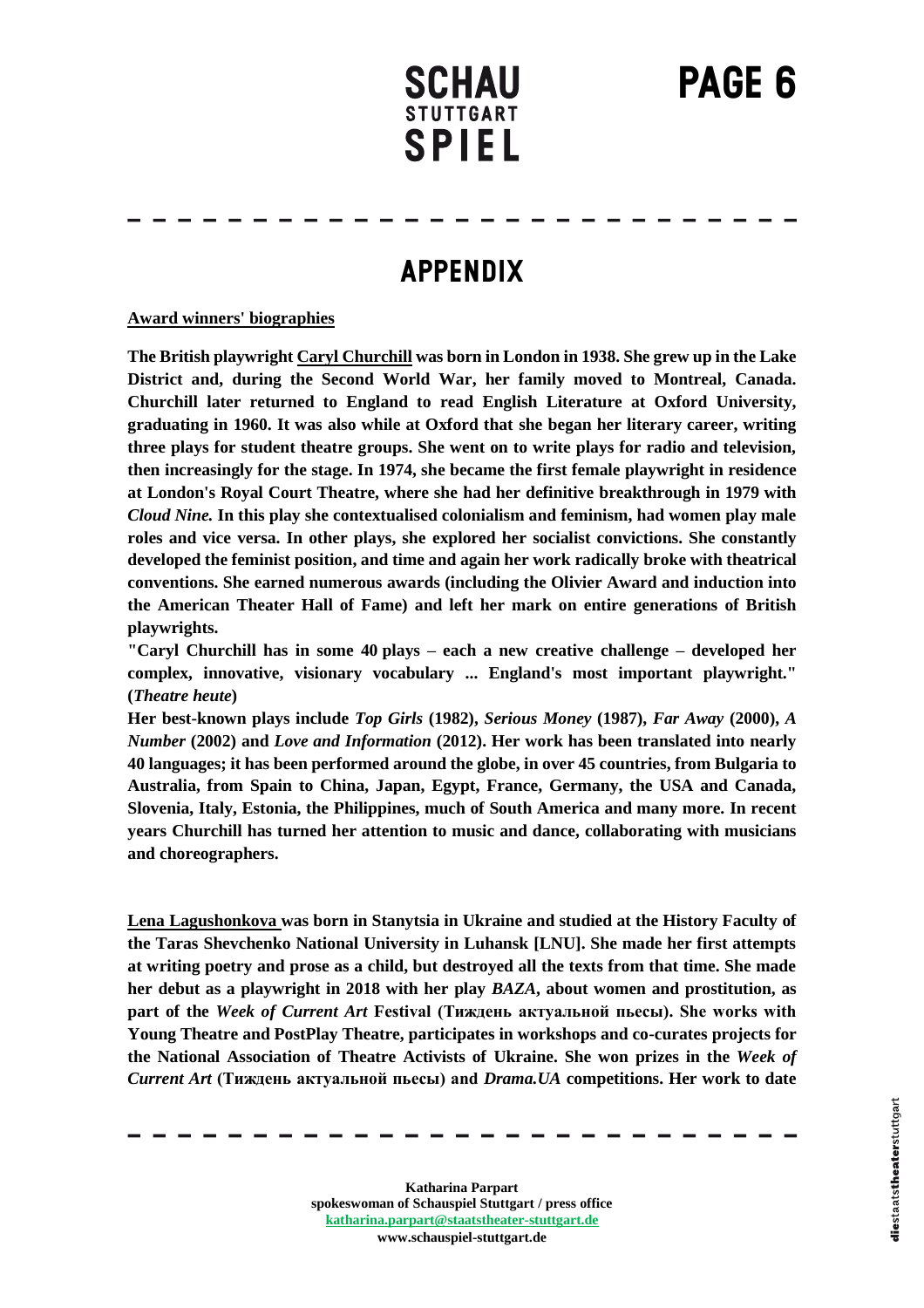**PAGE 7**

**encompasses eight plays. Her play** *Chapayev and Vasilisa***, about decommunisation and violence among teenagers, was performed at the Berezil Theatre in Kharkiv. The musical**  *Plague* **– about the Great Plague of London in the 17th century – is to be performed at the V. Vasilko Theatre in Odessa. In addition, a production of the play** *Hernán Cortés and the Others* **about conquistadors and postcolonial trauma is in the pipeline. Lena Lagushonkova has worked on adaptations of texts by Borges, Bulgakov, Shakespeare and Márquez for theatres in Kyiv and other Ukrainian cities. In the near future, she would like to write about Luhansk, where she studied and lived for seven years, as well as about geishas and the St Bartholomew's Day massacre.**